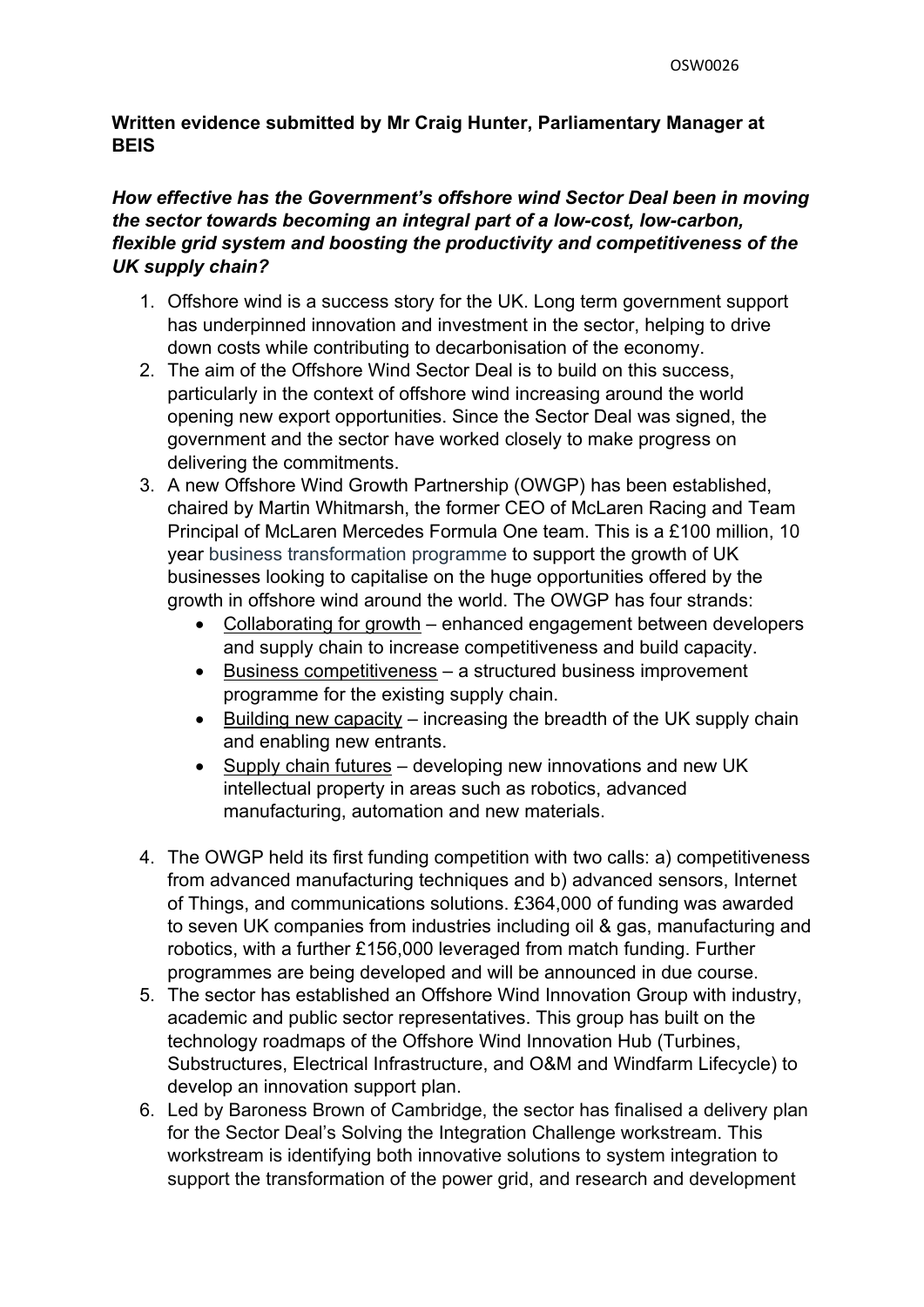funding/policies required to accelerate the role of hydrogen within an energy mix with a high level of offshore wind deployment.

- 7. Eight offshore wind regional clusters are being developed across the UK. These are a collaboration between offshore wind developers, regional supply chain companies, public sector and education bodies. The aim is to increase the productivity, competitiveness and innovation across the sector, while helping to grow the local, coastal economy.
- 8. The sector has appointed a Diversity Champion to lead work across the skills and diversity agenda and an Investment in Talent Group has been established, comprised of senior representatives across the sector. In addition to the target of increasing the number of women working in the sector, the sector now has additional targets to increase the number of Black and Minority Ethnic workers in the sector from 5% today to 9% in 2030, aiming for a more ambitious target of 12% if feasible and a target that 2.5% of the employed workforce will be apprentices. This apprenticeship target will include technical and non-technical apprentices, new entrants and people on apprenticeships to be upskilled. This figure will be reviewed regularly.

# *What level of output can the sector deliver in the UK, and what Government support would be needed to achieve this?*

- 9. The UK has the largest installed offshore wind capacity in the world, with around 9.8GW operational which is set to rise to 19.5 GW by the middle of the decade. In 2019 offshore wind supplied 9.9% of the UK's annual electricity generation<sup>1</sup>.
- 10.The UK's forward pipeline is substantial. In Q1 2019, the UK's total pipeline stood at 33.2GW<sup>2</sup> – this includes projects which are operational, in construction, in pre-construction, with planning consent, in the planning system and in early development. In addition, there are a further 2.5GW of extension projects which could sign Agreements for Lease with The Crown Estate following the conclusion of the plan level Habitats Regulations Assessment. The Crown Estate is also currently running a new seabed leasing round ("Round 4") in English and Welsh waters which could bring forward a further 7-8.5GW of projects. Crown Estate Scotland is also currently running a new seabed leasing round ("ScotWind") to bring forward projects, though an upper GW figure is not yet specified.
- 11.The Government notes that the Committee on Climate Change cited a figure of 75GW of offshore wind by 2050 but has not itself estimated an upper limit on potential deployment in the context of net zero. We will continue to work with stakeholders to better understand what additional resource might be unlocked over the longer term, whilst being mindful that deployment needs to be balanced against environmental impacts, impacts upon other existing

<sup>1</sup> Energy Trends: March 2020, BEIS, p61, [https://assets.publishing.service.gov.uk/government/uploads/system/uploads/attachment\\_data/file/875381/](https://assets.publishing.service.gov.uk/government/uploads/system/uploads/attachment_data/file/875381/Energy_Trends_March_2020.pdf) [Energy\\_Trends\\_March\\_2020.pdf](https://assets.publishing.service.gov.uk/government/uploads/system/uploads/attachment_data/file/875381/Energy_Trends_March_2020.pdf)

<sup>2</sup> Offshore Wind Operational Report January – December 2018, The Crown Estate, p21 <https://www.thecrownestate.co.uk/media/2950/offshore-wind-operational-report-2018.pdf>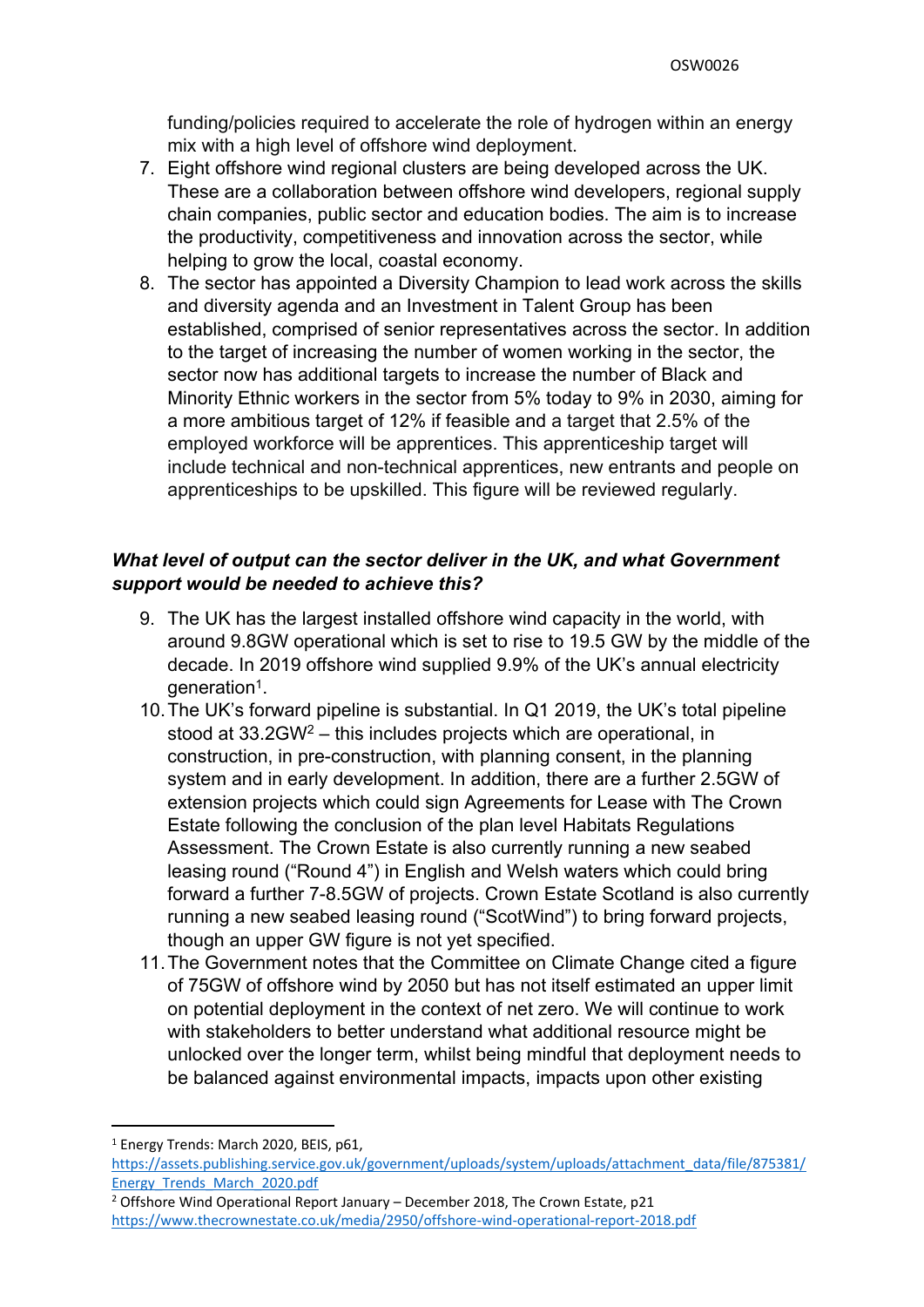users of the sea, local communities and other potential future usages of the seabed such as Carbon Capture Usage and Storage.

- 12.It is worth noting that the vast bulk of the pipeline described above relates to fixed bottom offshore wind. Floating offshore wind could open up significant new areas of the UK's seabed resource and increase the overall pipeline further.
- 13.The Government's Renewables Obligation and Contracts for Difference (CfD) support schemes have been successful in bringing forward offshore wind deployment and providing the long term certainty which has driven investment and significant cost reduction. The Government is currently carrying out a public consultation in preparation for the fourth CfD allocation round which will be held in 2021 and has committed to subsequent allocation rounds approximately every two years after that.

## *How might the UK take advantage of further technological advances in offshore wind technology, particularly in relation to floating arrays?*

- 14.In November 2019 BEIS published the Energy Innovation Needs Assessments<sup>3</sup> which look at possible areas of future innovation support. The Offshore Wind Sub-Theme analysis suggested the following areas for consideration:
	- Enable turbines to be constructed in deeper waters, enabling deployment to occur in locations that are currently too deep for wind farm construction to be economically viable.
	- Digital design to reduce manufacturing costs.
	- New materials to reduce turbine costs.
- 15.Floating offshore wind could enable deployment in deeper water sites where fixed bottom foundations are either not technically feasible or uneconomic. Floating wind also offers an opportunity to diversify the geographical location of the offshore wind fleet which could have wider system benefits if, for example, projects on the west coast are able to generate when there is little wind on the east coast.
- 16.As part of the consultation on changes to the fourth CfD allocation round, we are seeking stakeholders' views on proposals to define floating offshore wind separately to fixed bottom offshore wind and to give the technology a separate administrative strike price (which will act as a reserve or maximum price in the auction). We are also seeking views and evidence on additional benefits floating offshore wind may bring, including wider system benefits.
- 17.Crown Estate Scotland's current ScotWind leasing round, is expected to offer areas for development which are suitable for floating offshore wind. In English, Welsh and Northern Irish waters, The Crown Estate provides an ongoing opportunity for developers to access the seabed for the testing and

<sup>3</sup> Energy Innovation Needs Assessment: Offshore Wind Sub-Theme, BEIS, 2019 https://assets.publishing.service.gov.uk/government/uploads/system/uploads/attachment\_data/file/84 5662/energy-innovation-needs-assessment-offshore-wind.pdf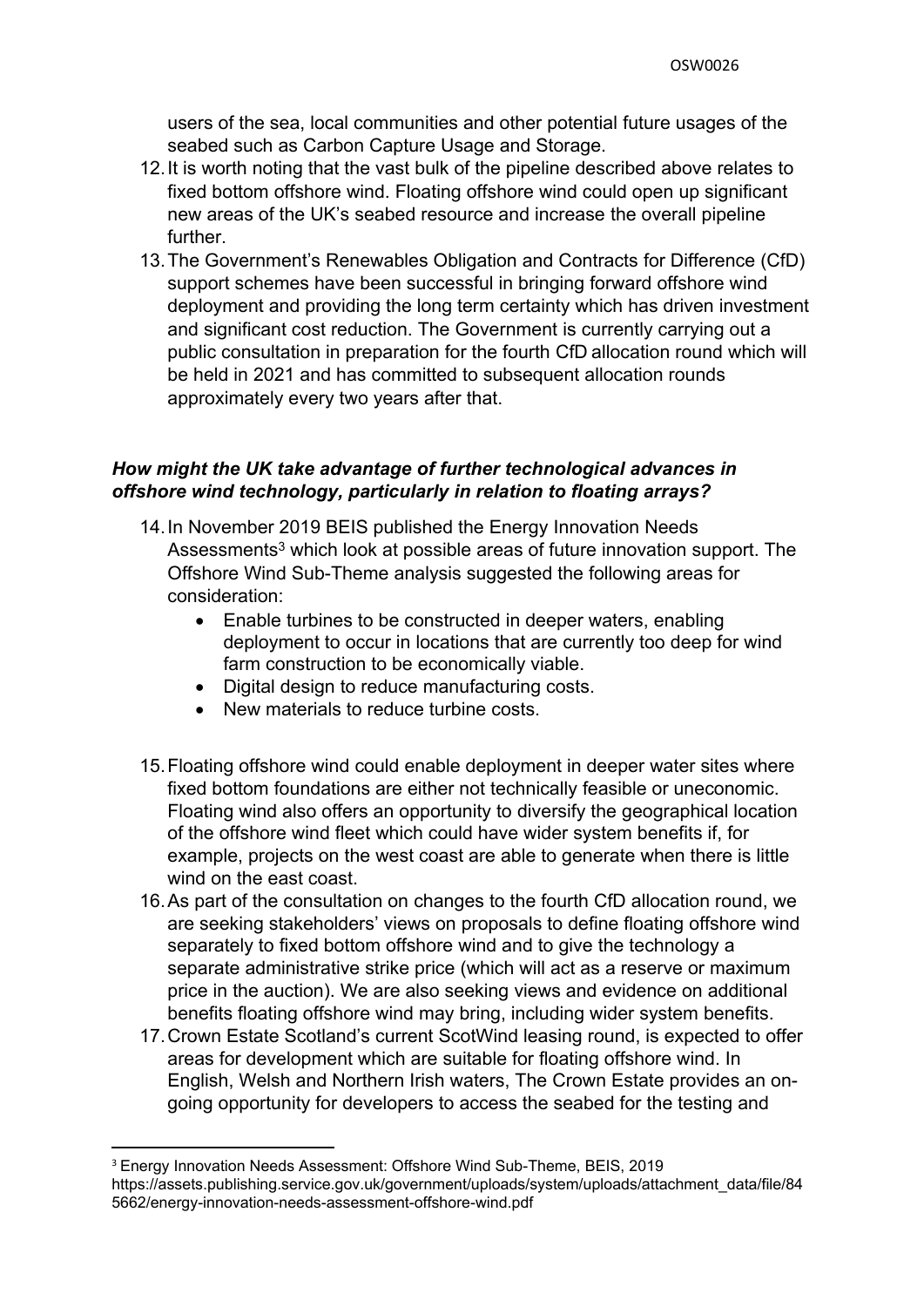demonstration of emerging technologies including floating wind for projects up to 100MW.

#### *What support does the sector require to keep pace with the most cutting edge innovations, such as in blade technology?*

- 18.BEIS's Energy Innovation Needs Assessment suggested possible priority innovation areas in offshore wind are:
	- Grid integration;
	- Logistics and Installation, smart operations & maintenance;
	- Next generation turbines;
	- Floating offshore wind.
- 19.Specialised components, such as blades and drive train parts, are key to increasing yields and could be aligned with existing UK facilities. There are existing innovation opportunities, such as further development of blades, converters, and gearboxes, which could provide the UK with a significant competitive advantage and likely increase the UK's market share of value associated with turbines. Improved blade design is seen as key to increasing yields and is already a UK strength with two UK facilities – Siemens Gamesa in Hull, and MHI Vestas on the Isle of Wight - currently producing blades for offshore wind turbines.
- 20.Current support from the BEIS Energy Innovation Programme includes funding of £1.46 million for development of an extra light wind turbine blade by the company ACT Blade Ltd. This project will design, engineer and manufacture a scaled down prototype and test in a simulated environment the first commercial configuration of the extra light blade for offshore wind use.
- 21.Other projects include:
	- Demowind 1 & 2 £8 million funding for a range of technologies including bigger turbine components. Whilst bigger turbines have been key to reducing the levelised cost of energy (LCoE) to date, innovations in other supply chain elements will be key to further reducing LCoE.
	- Offshore Wind Innovation Hub £1.2 million
	- Composites £400,000 case study to deliver a 20MW scale offshore wind turbine
- 22.The Government is also taking steps, through innovation, to help unlock deployment potential. In March 2020, the Government launched a £2 million innovation competition, run by the Defence and Security Accelerator (DASA), seeking proposals that can provide future offshore windfarm mitigation for UK Air Defence surveillance; including alternative technologies that could fill or remove gaps in radar coverage. The window for submitting proposals closed on 17 April and DASA are currently evaluating the proposals received.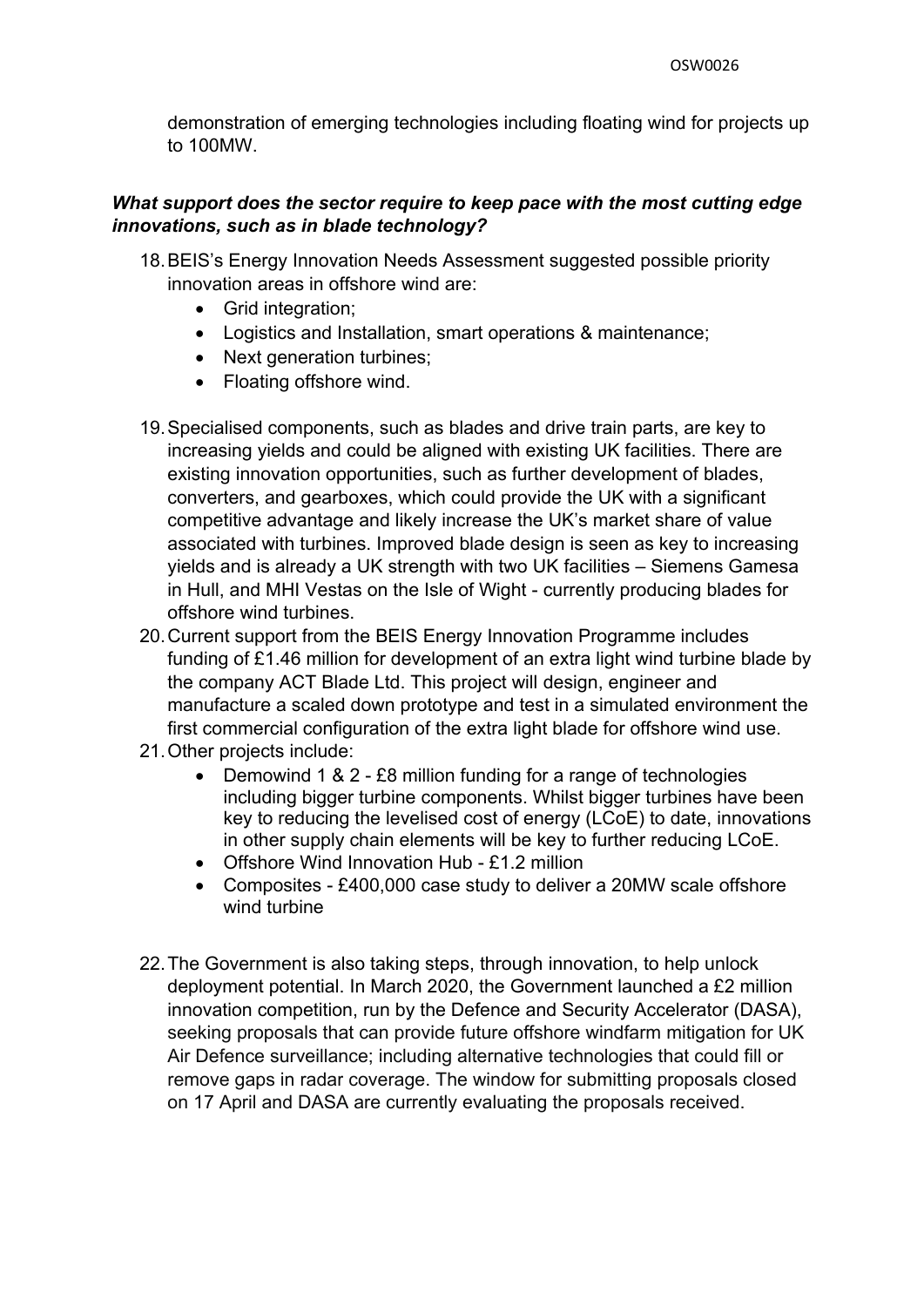## *What is the UK industry doing to promote the sustainability of offshore wind arrays throughout their entire lifecycle from development through to decommissioning and to improve maintenance and end-of-life repair?*

- 23.In 2019, Blyth the UK's first offshore windfarm was decommissioned having reached the end of its technical lifespan. The two 2MW turbines were removed, one turbine was recycled and reused for spare parts in the operator's onshore fleet and the other turbine is being used for training purposes in the Port of Blyth<sup>4</sup>.
- 24.Over the next few decade, we will see more of the older UK offshore windfarms approaching 20 years of operation and more operators beginning to assess the different end-of-life options which could include project life extensions, repowering or decommissioning. Estimates of the technical lifespan of an offshore wind farm range from 25 to 30 years, and The Crown Estate's seabed leases typically account for two project lifecycles to enable repowering should the operator choose to do this.
- 25.In terms of decommissioning, under the provisions of the Energy Act 2004, the Secretary of State may require a person who is responsible for an Offshore Renewable Energy Installation to prepare a costed decommissioning programme and ensure it is acted upon. These cover both offshore windfarms and the offshore transmission asset. The Secretary of State can approve, modify or reject a programme, and can also require the responsible person to provide financial security as part of the conditions under which the programme is approved. The Secretary of State is required to review the programme from time to time. The purpose of these provisions is so that a person who constructs, extends, operates or uses an installation or related electric line should be responsible for ensuring that it is decommissioned at the end of its useful life, and should be responsible for meeting the costs of decommissioning (the "polluter pays" principle).

# *How well is the UK industry managing the environmental and social impacts of offshore wind installations, particularly on coastal communities with transmission-cable landing sites?*

- 26.The social and environmental impact of offshore wind installations are assessed during the development consent process for individual projects and that includes an assessment of cumulative impacts. The Secretary of State considers representations from statutory advisors, local government, Non-Governmental Organisations and wider interested parties before deciding whether to grant consent for an offshore wind development. If consent is granted, it is because any adverse effects are considered acceptable when balanced against the benefits of the project.
- 27.In the context of a significant increase in offshore wind deployment to 2030 in the short term and to meeting net zero by 2050 in the longer term - it is likely that a more coordinated approach would reduce the local environmental and social impacts compared to an approach that connects windfarms

<sup>4</sup> [https://www.eon.com/en/about-us/media/press-release/2019/eon-decommissions-blyth-offshore-wind](https://www.eon.com/en/about-us/media/press-release/2019/eon-decommissions-blyth-offshore-wind-farm.html)[farm.html](https://www.eon.com/en/about-us/media/press-release/2019/eon-decommissions-blyth-offshore-wind-farm.html)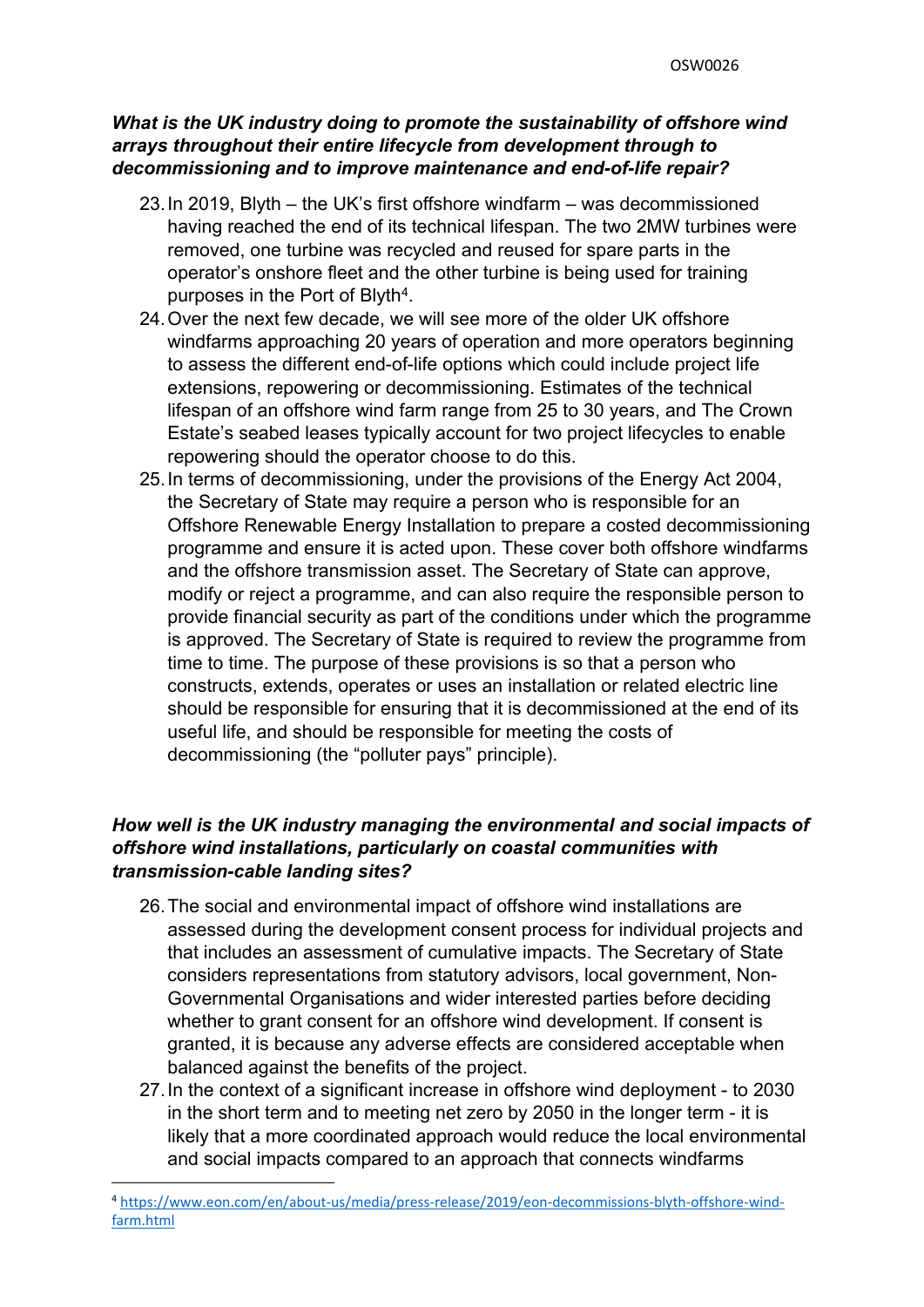individually. The Government is considering a project to look at the potential for taking a more coordinated approach to connecting offshore windfarms to the grid.

## *How well is Government policy supporting innovation in transmission technology to improve the efficiency of electricity transmission?*

- 28.The current regime for offshore transmission introduces an element of competition in order to promote efficiencies in the operation of offshore transmission. Typically, the generator builds the transmission link which is then transferred to an independent offshore transmission owner (OFTO) following a competitive tender process managed by Ofgem. It is also possible for the generator to follow an 'OFTO-build' approach in which the construction of the transmission link is subject to competition and built by an OFTO. So far, all generators have chosen to build their own transmission links.
- 29. The BEIS Energy Innovation Needs Assessment analysis<sup>5</sup> highlighted the area of transmission, stating:

"Grid Integration: Smoothing the variability of wind energy and decreasing the costs of transmission would increase the capacity of existing and future offshore wind farms as well as unlock sites that are currently out of the feasible, cost effective transmission distance. Innovations that facilitate longer distance AC<sup>6</sup> transmission (such as mid-point reactive compensation) and HVDC<sup>7</sup> are essential to creating improvements in long distance transmission and energy storage innovations as well as better use of advanced wind modelling will reduce offshore wind variability. It is important to note that regulatory barriers, as well as specific technological knowledge limitations, need to be overcome for the UK to advance in this area".

# *Looking to the future, what can the onshore wind sector learn from the offshore success story?*

- 30.We now have over 14GW of onshore wind capacity installed in the UK (a 4.6% increase from 2018), the majority located in Scotland and Wales. The BEIS Public Attitudes Tracker (September 2019) showed that 78% of those surveyed supported onshore wind (an increase of 12 percentage points, from 66%, in March 2012).
- 31.In 2019 onshore wind generated 32.2 TWh, accounting for 9.9% of total electricity generation and 27% of total generation from renewable sources<sup>8</sup>. Going forward, onshore wind will continue to be an important part of the

<sup>5</sup> Energy Innovation Needs Assessment: Offshore Wind Sub-Theme, BEIS, 2019, p22,

https://assets.publishing.service.gov.uk/government/uploads/system/uploads/attachment\_data/file/845662/energy -innovation-needs-assessment-offshore-wind.pdf

<sup>6</sup> Alternating Current

<sup>7</sup> High Voltage Direct Current <sup>8</sup> Energy Trends: March 2020, BEIS -

[https://assets.publishing.service.gov.uk/government/uploads/system/uploads/attachment\\_data/file/875381/Energ](https://assets.publishing.service.gov.uk/government/uploads/system/uploads/attachment_data/file/875381/Energy_Trends_March_2020.pdf) [y\\_Trends\\_March\\_2020.pdf](https://assets.publishing.service.gov.uk/government/uploads/system/uploads/attachment_data/file/875381/Energy_Trends_March_2020.pdf)